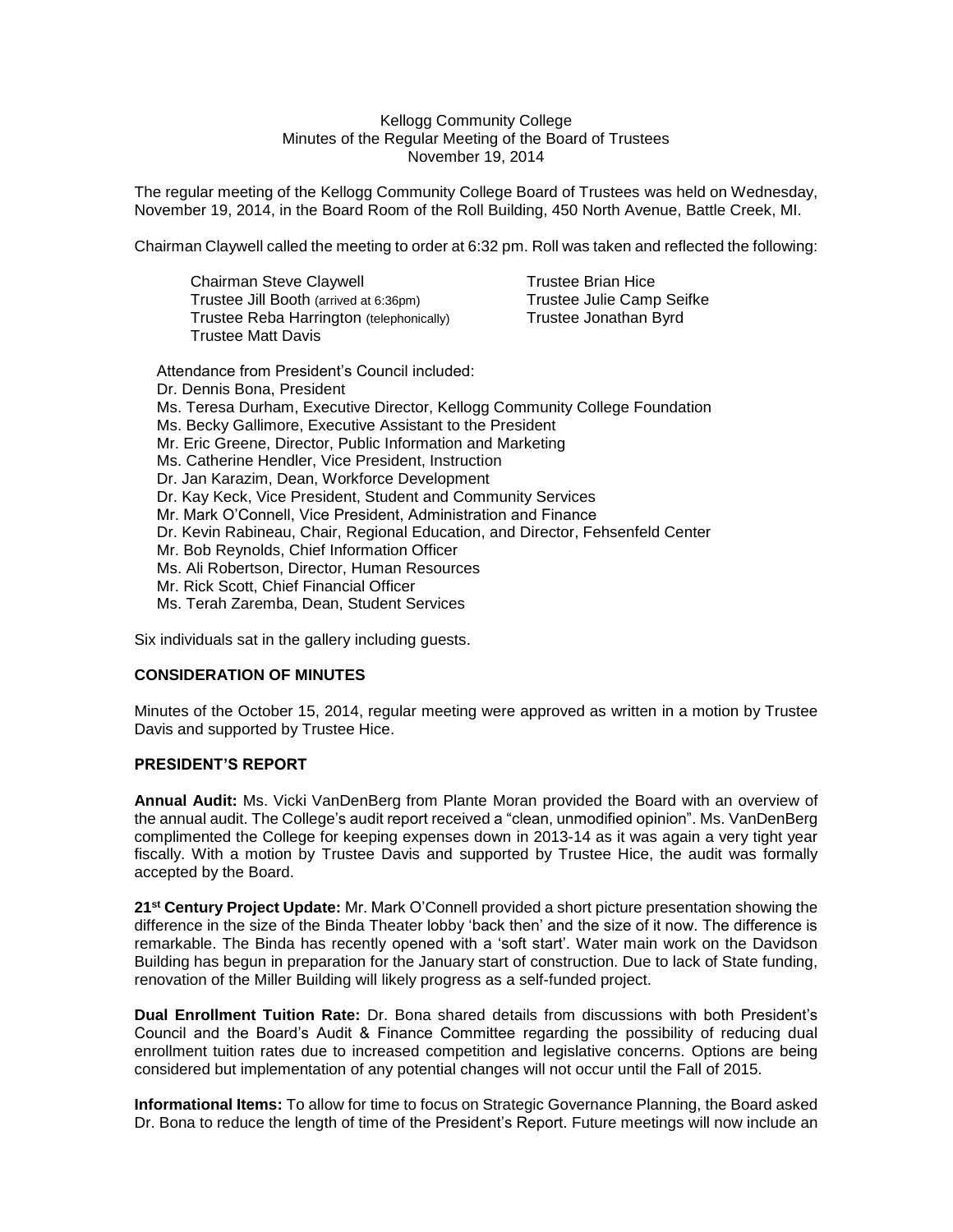Informational Items section. Materials are provided to the Board via the Board Book and open for questions or discussion from Trustees at the meeting. Informational items included:

- KCC Foundation report and audit for year ending May 31, 2014
- United Way campaign exceeded goal by 36%
- KCC won inaugural Educators United Co-ed Basketball Tournament
- Six NCMPR awards received by Public Information & Marketing
- Diversity magazine article featured KCC's Center for Diversity and Innovation
- The Beautiful Battle Creek Award
- Firekeepers Local Revenue Sharing Board scholarship fund award of \$10,000
- Approval received as a GED testing site
- KCC advertising page done by fourth grader for Battle Creek Enquirer Kidvertising
- Early enrollment numbers for Spring show contact hours down 9% and headcount down 11.8%
- Battle Creek Area Learning Center (CCHS) received "clean" audit
- Battle Creek Area Learning Center (CCHS) contract approved by the Department of Education

Trustee Camp Seifke questioned the low enrollment numbers. Dr. Bona explained that it is still early within the registration period and numbers are expected to improve as the semester draws near.

Trustee Camp Seifke also asked how many other GED testing sites there are within the region. Currently there is one other testing site but they cannot handle the volume of individuals needing the service. KCC's testing center will fill the void and provide an opportunity for the College to help guide the educational path of the testers.

**Scholarships and Grants:** This month the College received \$3,600 in scholarships bringing the total for the year to \$229,894.75. These contributions are accepted with appreciation and great gratitude on behalf of the students and the College.

| <b>Donor Name</b>                         | <b>Check Amount</b> |
|-------------------------------------------|---------------------|
| Citizen Potawatomi Nation                 | 750.00              |
| <b>Coldwater Township Sunrise Rotary</b>  | 1.000.00            |
| Nottawaseppi Huron Band of the Potawatomi | 1.350.00            |
| High School STEM Internship (Bronson BC)  | 500.00              |

# **BOARD REPORTS AND REQUESTS**

The Audit & Finance Committee met. The annual audit and dual enrollment were covered earlier in the meeting and there was not anything additional to report. Trustee Davis commented on how much he will miss the historical perspective, expertise and ideas from Trustee Hice on the committee. Due to the loss of his bid for re-election, Trustee Hice's nineteen and a half years of service to KCC will end in December of 2014.

Clarity was provided by the Board regarding the title and purpose of the Strategic Governance Planning Committee. Emphasis was placed on the fact that it is not a strategic planning committee for the College but is, in fact, a governance planning committee for the Board. Monthly workshops will be set up enabling the Board to focus on the book "Trusteeship in Community Colleges: A Guide for Effective Governance" by Cindra J. Smith. The first workshop is scheduled for December 12 and will include KCC's newly elected trustee, Mr. Patrick O'Donnell.

## **CITIZEN AND STAFF REQUESTS**

Newly elected Trustee, Mr. Patrick O'Donnell, was in attendance and took a moment to thank the voters and also expressed how much he is looking forward to being part of the Board. Mr. O'Donnell's term begins in January of 2015.